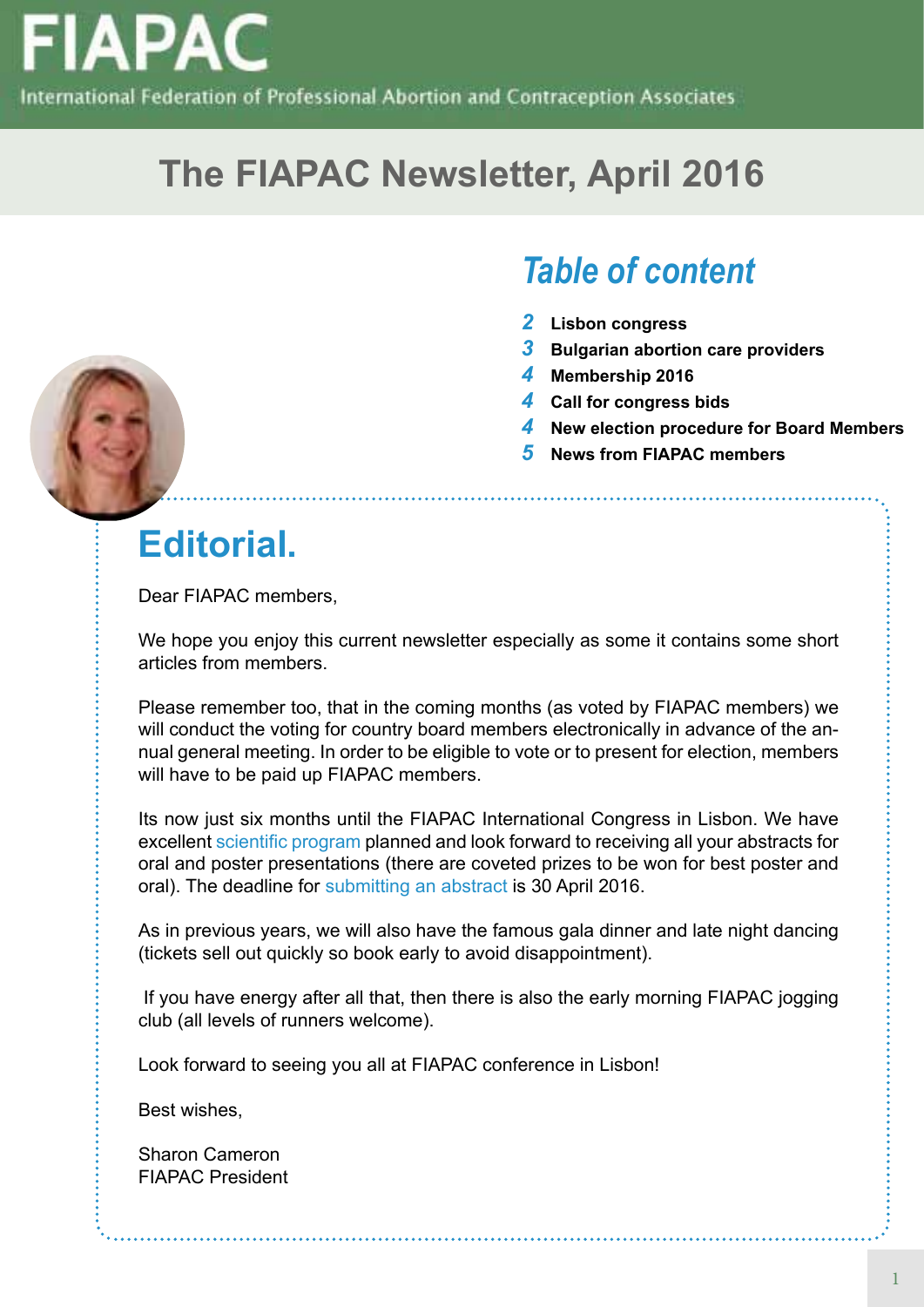# **Lisbon congress**

## **Invitation to attend the 12th FIAPAC Congress 2016**

Dear colleagues,

Welcome to Lisbon, for the 12th FIAPAC Congress from the 13th to the 15th October, 2016.

We live in a global world without frontiers between some of countries but with huge differences regarding the access to sexual and reproductive health care.

The aim of FIAPAC is contribute to decrease of these differences by improving the scientific knowledge regarding abortion and contraception.

We organized a program for all. For researchers and clinicians working in modern countries where all needs in these areas are mainly resolved, for those who live in countries where the sexual health conditions must be improved, and for those who live in countries where abortion is generally prohibited, or allowed only under very restrictive condition. In some countries illegal abortion is still a common reality.

As always, the FIAPAC Congress will be an open space of debate not only about medical science but also about sexual rights and unmet needs concerning access to abortion and contraception.

The success of the meeting is not completely dependent on the quality of the program but also from the contribution of all who with experiences and ideas to share.

We wish to welcome you at Lisbon and don't forget that you still have time until the 30th of April to submit a paper for oral communication or poster.

Teresa Bombas Congress President

> **www.fiapac.org Improving women's journeys through abortion 13-15 October 2016, Lisbon, Portugal**

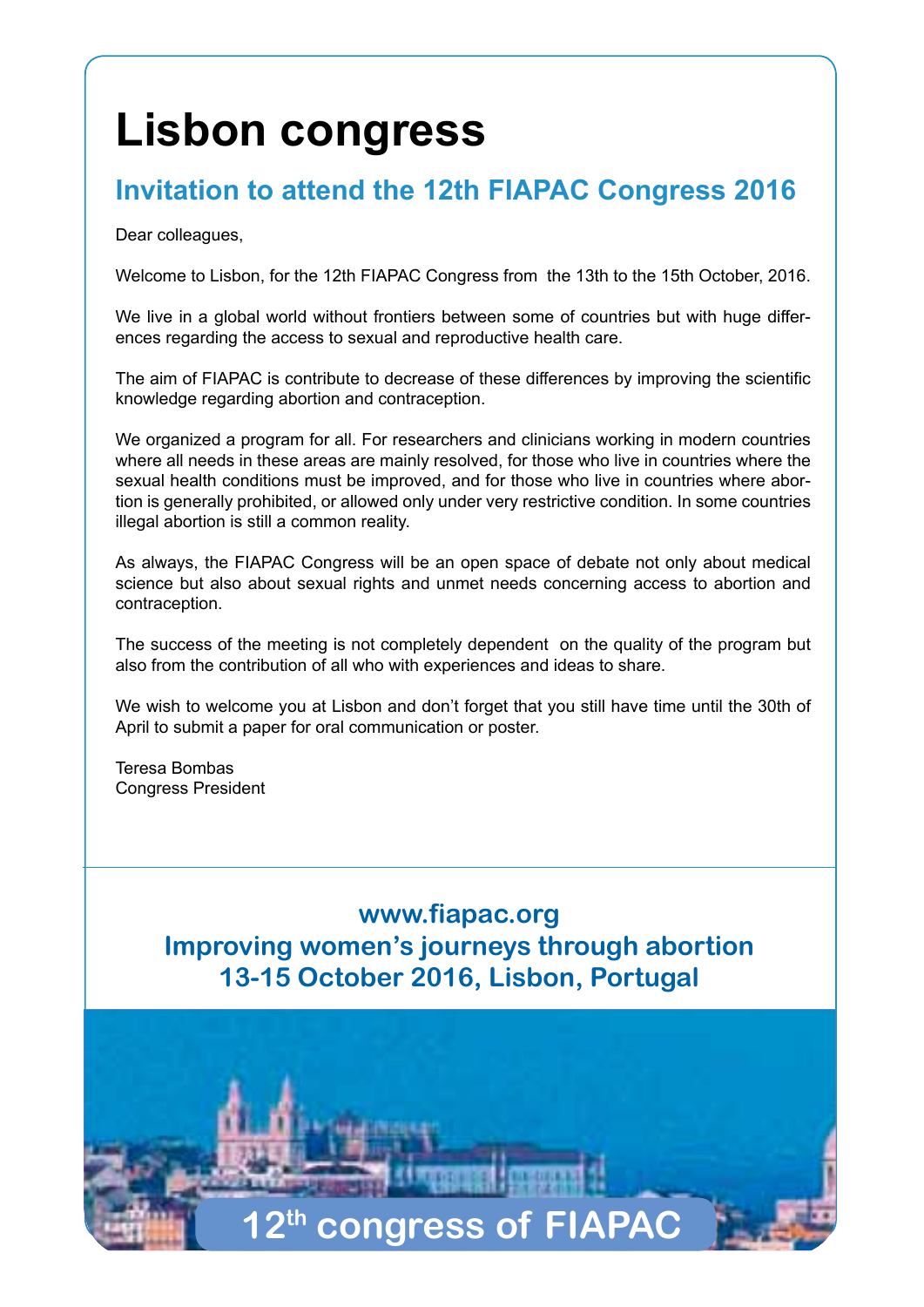

# *Bulgarian abortion care providers*

After the last FIAPAC board meeting in Berlin, we set out to to popularize the medical abortion in Bulgaria and to take raise our population's awarenessof safe abortion and contraception methods.

We have made several presentations at Bulgarian National Conferences. We have published several articles on the subject in newspapers as well. These attracted the attention of our gynecologist colleagues. Presentations at the national conferences led to vivid discussions and we were left with the impression that, although medical abortion is an attractive option for our patients, only a few doctors have the knowledge and willing-

ness to perform it. Usually these are doctors, who have practiced abroad. Between healthcare providers, it was unclear whether there is any difference between illegal and off-label usage of medications and the two were believed to be one and the same thing.

*'It was unclear whether there is any difference between illegal and off-label usage of medications and the two were believed to be one and the same thing.'*

Moreover, even though currently in Bul-

garia there are there registered preparations for termination of pregnancy (Mifegyne, Mifepristone Linepharma, Topogyne), medical abortion is still associated solely with the misoprostol-only regime and administration of Cytotec, which is not at all registered in Bulgaria.

This situation led several doctors to the initiative of founding Bulgarian Association of Contraception and Safe Abortion (BACSA) as a representative organization of all healthcare providers, working actively on that field of gynecological service. The purpose of this is to make provision of medical abortion easier for the professionals by spreading already available information and guidelines, and making the true facts clear with regards to medical abortion. This Association is quickly becoming popular within the obs/gynae society and is being contacted by clinicians for advice and guidance.

Recently, after a few months of active negotiation with WHO, BASCA has obtained the rights to translate the WHO "Clinical practice handbook for safe abortion" into Bulgarian. This is a great opportunity to have a practical guideline for safe abortion in our language. It is important, as we appreciate that, despite of the widespread knowledge of the English language, the actual level of proficiency for most of the specialists is not as high as to allow fluent use of clinical guidelines. We recognize this as a possible reason for the lack of knowledge and confidence with the medical abortion as a procedure.

In an attempt to familiarize clinicians with the procedures, we successfully conducted a workshop on medical abortion. It was a one day event that took place on the 13th of February 2016 in Novotel, Sofia with the kind support of a regional pharmaceutical company. The aim was to share knowledge and experience in administration of medications for termination of pregnancy in the first and second trimester. We had the pleasure of having two guest lecturers- Sharon Cameron, president of FIAPAC and Anne Johnstone, healthcare provider from Royal Infirmary, Edinburgh, UK. They shared their long experience in providing medical abortion in their facility from the first steps back in time to the present days of offering early medical abortion at home and phone follow-ups with very high success rate and patient acceptability. Their presentations illustrated in brief the way we have to go to make medical abortion a safe and widely accepted procedure in Bulgaria.

*Dimitar Cvetkoff FIAPAC Board member, Sofia, Bulgaria*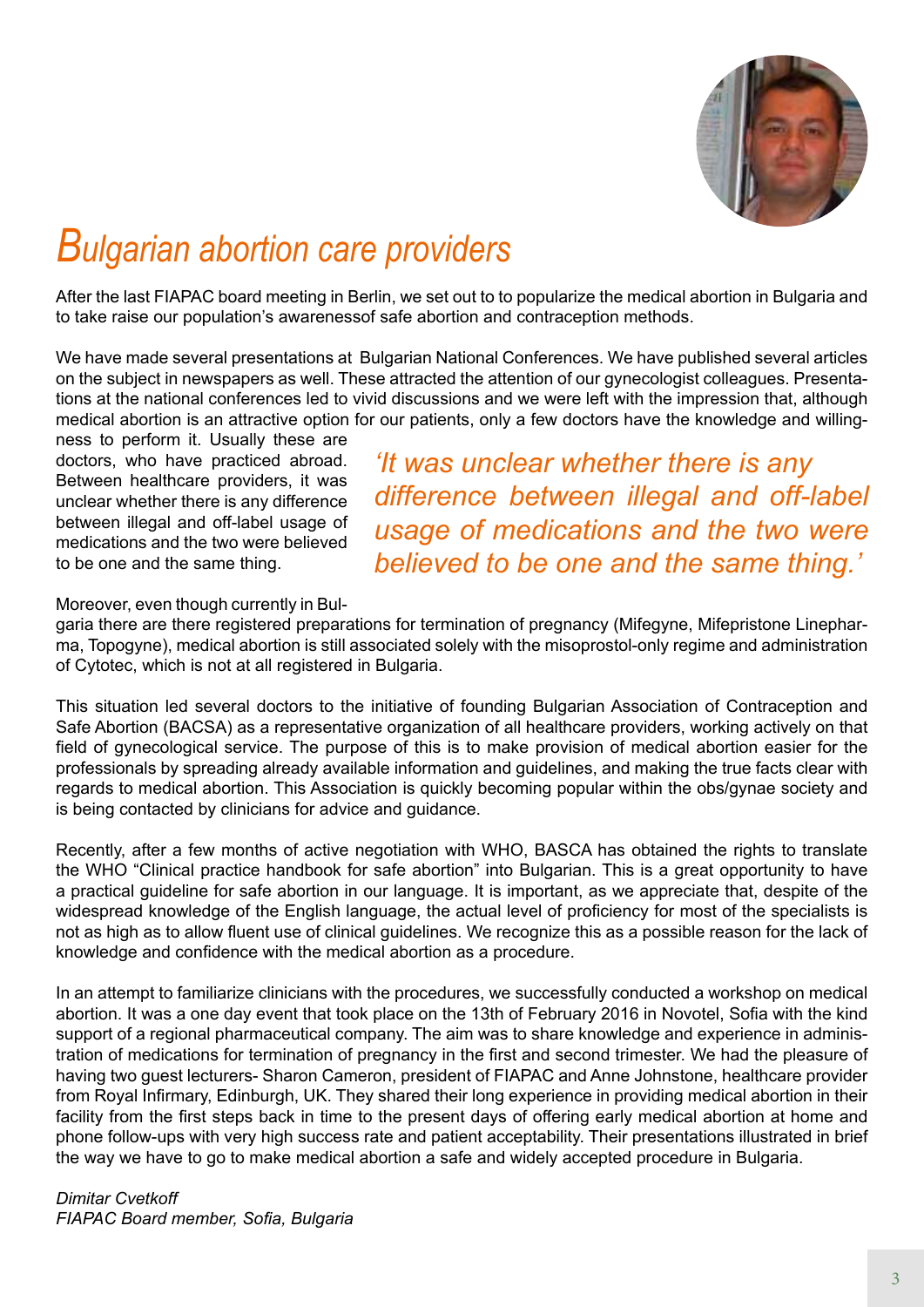# *Membership 2016*

#### Join FIAPAC or renew your 2016 membership!

The International Federation of Professional Abortion and Contraception Associates (FIA-PAC) welcomes all professionals working in the field of family planning and/or abortion. Membership is on a calendar year basis (from 1 January to 31 December). The annual fee for a regular membership is 50 euro.

#### *How to arrange your membership?*

By completing and submitting the membership form at**: [fiapac.org/en/home/membership](http://fiapac.org/en/home/membership)**

## *Call for conference bids*

Bids are welcome to host the FIAPAC Conference in the year 2018.

Although it may look far away, we are aware that preparing a bid takes time and we would like to remind you that proposals for holding conferences should be presented 2 years ahead at the General Assembly. The deadline to submit a bid is 19 September 2016.

Any FIAPAC member from any European country interested in making a bid is strongly encouraged to do so. The Central Office will be happy to reply to any request for further information on how to prepare a bid: [admin@fiapac.org](mailto:admin%40fiapac.org?subject=Call%20for%20conference%20bids)

### New election procedure for Board Members in 2016

The FIAPAC Board strongly recommended the option of electing the Board BEFORE the General Assembly (GA),so as to make the process more effecient and more comfortable. Till now, Board members are elected DURING the GA. A possible change in the election process of the board induced a change of the Statutes: art 7 describes the moment of the election of the board members (currently, at the time of the GA). This can only be done by voting by the members.

As a first step, we asked the agreement of the members to organise a virtual (= through internet) extraordinary General Assembly. A majority of members agreed with this idea. As a second step, we organised a second voting round on the changes in statutes, making the new board election procedure applicable already before the next congress. Also here, a majority of members agreed.

Each country may have one representative in the Board if they have five paid-up members; two representatives if a country has twenty or more paid-up members.

#### **New election procedure in 2016:**

- **15 August** The number of paid up members per country will be calculated (reference point).
- **16 August** Each country will be advised on the number of Board Member vacancies.
- An application form will be made available on the webite and a call for application will be made. All applicants must be paid up members for the current year.
- **15 September** Closing date for applications.

**16 September** Arrange of e-voting for each country (where applicable). All voting members must be paid up members in the current year - All voting will be by secret e-ballot - If there is only one candidate, voting will still take place - The decision will be by simple majority ie the person with the most votes will be appointed - If there are 2 vacancies, the 2 persons getting the most votes will be appointed - If there is a 'tie' of votes, the 'winner' will be decided by the toss of a coin - There will be no proxy votes. **October** Applicants will be advised of the results, and these will be announced formally at General Assembly.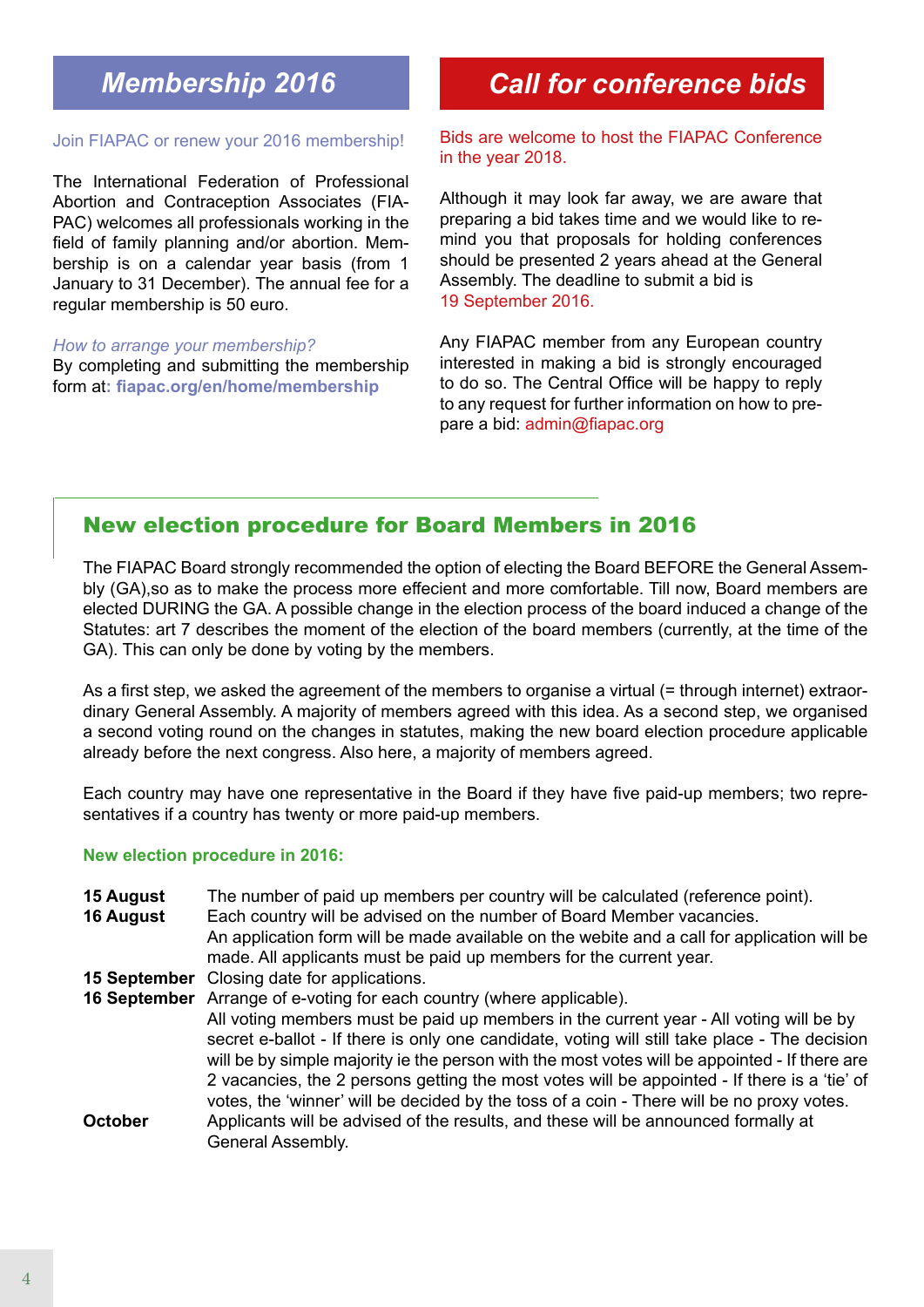

## Yes we can! Successful examples of disallowing 'Conscientious Objection' in reproductive health care

#### *Christian Fiala1,2, Kristina Gemzell Danielsson2 , Oskari Heikinheimo3 , Jens A. Guðmundsson4 and Joyce Arthur5*

- *1. Gynmed Clinic for Abortion and Family Planning, Vienna Austria.*
- *2. Division of Obstetrics and Gynaecology, Department of Women's and Children's Health, Karolinska Institutet, Karolinska University Hospital, Stockholm Sweden.*
- *3. Department of Obstetrics and Gynecology, University of Helsinki and Helsinki University Central Hospital, Helsinki Finland.*
- *4. Department of Obstetrics and Gynecology, Women´s Clinic, University of Iceland and Landspitali University Hospital, Reykjavík Iceland.*
- *5. Abortion Rights Coalition of Canada, Vancouver BC, Canada.*

#### **Abstract**

Reproductive health care is the only field in medicine where health care professionals (HCPs) are allowed to limit a patient's access to a legal medical treatment – usually abortion or contraception – by citing their 'freedom of conscience.' However, the authors' position is that 'conscientious objection' ('CO') in reproductive health care should be called dishonourable disobedience because it violates medical ethics and the right to lawful health care, and should therefore be disallowed.

Three countries – Sweden, Finland, and Iceland – do not generally permit HCPs in the public health care system to refuse to perform a legal medical service for reasons of 'CO' when the service is part of their professional duties. The purpose of investigating the laws and experiences of these countries was to show that disallowing 'CO' is workable and beneficial.

It facilitates good access to reproductive health services because it reduces barriers and delays. Other benefits include the prioritization of evidence-based medicine, rational arguments, and democratic laws over faith-based refusals. Most notably, disallowing 'CO' protects women's basic human rights, avoiding both discrimination and harms to health.

Finally, holding HCPs accountable for their professional obligations to patients does not result in negative impacts. Almost all HCPs and medical students in Sweden, Finland, and Iceland who object to abortion or contraception are able to find work in another field of medicine. The key to successfully disallowing 'CO' is a country's strong prior acceptance of women's civil rights, including their right to health care.

*European Journal of Contraception and Reproductive Health Care, Vol 2016 – accepted 1 January 2016 and published online 2 February 2016*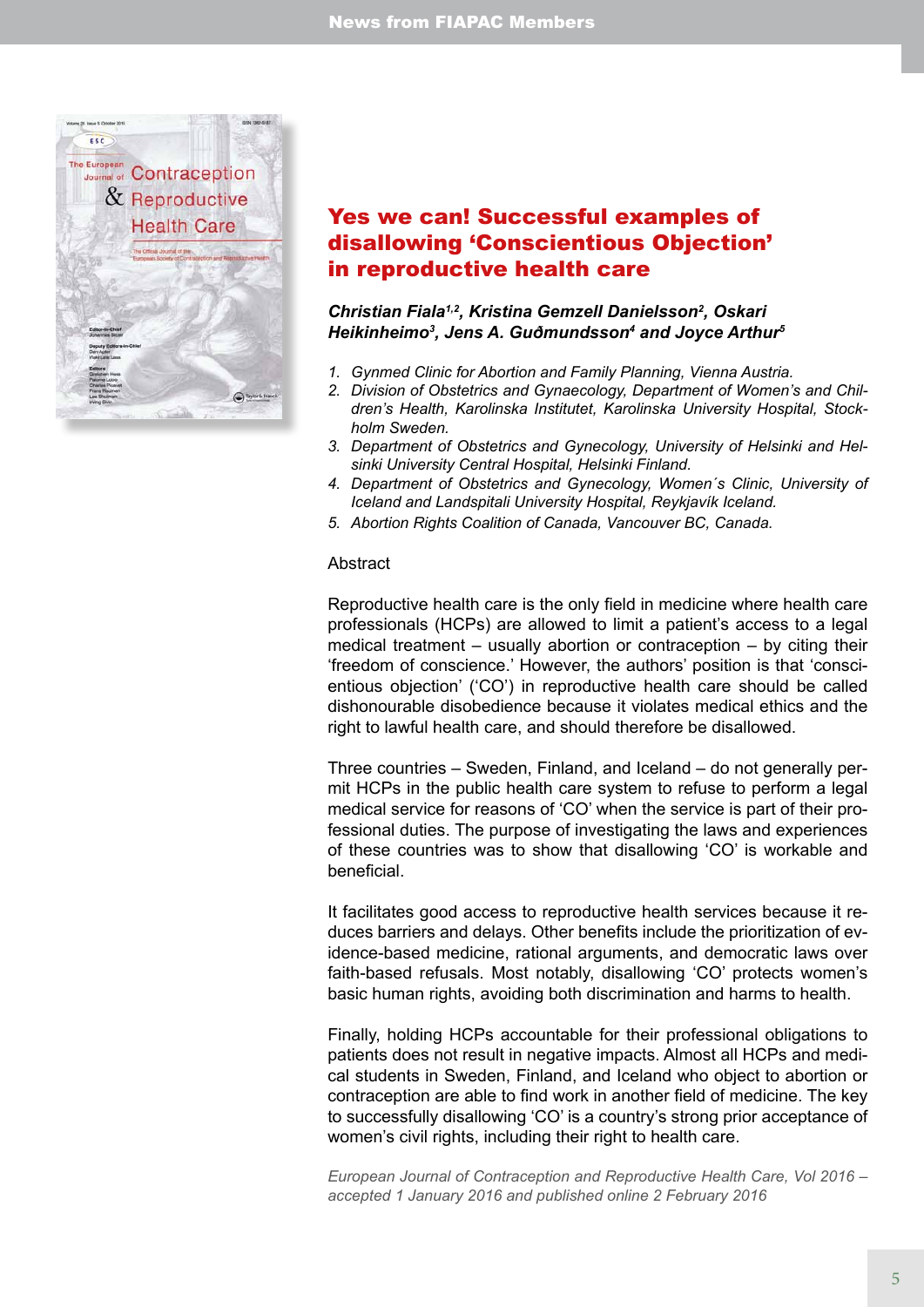## Pain during medical abortion: a multicenter study in France

#### *M.J. Saurel-Cubizolles<sup>1</sup>, M. Opatowski<sup>1</sup>, P. David<sup>2</sup>, F. Bardy<sup>2</sup>, A. Dunbavand<sup>3</sup>*

- *1. INSERM UMR 1153- Obstetrical, Perinatal and Pediatric Epidemiology Research Team (EPOPé), Center for Epidemiology and Statistics Sorbonne Paris Cité, DHU Risks in pregnancy, Paris Descartes University*
- *2. Maternité Clinique Jules Verne, 4 route de Paris, 44300 Nantes*
- *3. Mutualité Française, Fondation de l'Avenir, Paris*

#### Abstract

OBJECTIVE: to analyze the main factors related to the pain level in the days following a medical abortion and to compare pain intensity according to the dose of mifepristone, 200 or 600 mg.

METHODS: Observational study in 11 medical centers in France between October 2013 and September 2014. Women returned a questionnaire that they have fulfilled during 5 days following the abortion; pain was recorded on a scale of 0-10 daily.

RESULTS: 453 women were included. The pain level reported within five days after the abortion is high. It is higher among primigravida women, or among those with usual painful menstruation. A higher pain level was observed in women who had received 200 mg mifepristone compared to women with 600 mg, even after controlling for the other factors.

CONCLUSION: The average pain severity experienced by respondents was high. The results emphasize the need to improve the analgesic strategies and invite to opt for a protocol to 600 mg instead of 200 mg mifepristone.

European Journal of Obstetrics & Gynecology and Reproductive Biology 194 (2015) 212–217

## Abigail Fitzgibbon

#### *Head of Advocacy and Campaigns British Pregnancy Advisory Service (bpas)*

In February BPAS launched a campaign to remove abortion from the law across the UK, accompanied by a video. The 1967 Abortion Act was an important step forward but it did not remove abortion from the criminal law in the UK – there is no right to an abortion at any gestation. BPAS and its supporters believe this is unacceptable in 21st century Britain and our goal is to ensure the legal framework means abortion is regulated like all other medical procedures. The campaign is supported by the Fawcett Society, Women's Aid, the Royal College of Midwives and IPPF European Network, and others. 1,000 supporters have written to politicians to ask them to take action. In March BPAS held a rally in London, which had over 200 attendees.

For more information please visit: [www.wetrustwomen.org.uk](http://www.wetrustwomen.org.uk/)

The rise of anti-abortion activism targeted at women outside clinics led BPAS to call for 'buffer zones' outside clinics. BPAS resisted calling for legislation since the arrival of Abort67 and 40 Days for Life in Britain in 2010 but sadly the situation has deteriorated and activists are causing intolerable distress to women. The 'Back Off' campaign has secured support from women's and medical organisations and that of high profile politicians. BPAS is hopeful that when the opportunity arises the majority of MPs in Westminster will take action to protect women in England and Wales. [www.back-off.org](http://www.back-off.org/)

*In February BPAS launched a campaign to remove abortion from the law across the UK*



For more information on our work please get in touch with the External Affairs team at BPAS: [press@bpas.org](mailto:press%40bpas.org?subject=)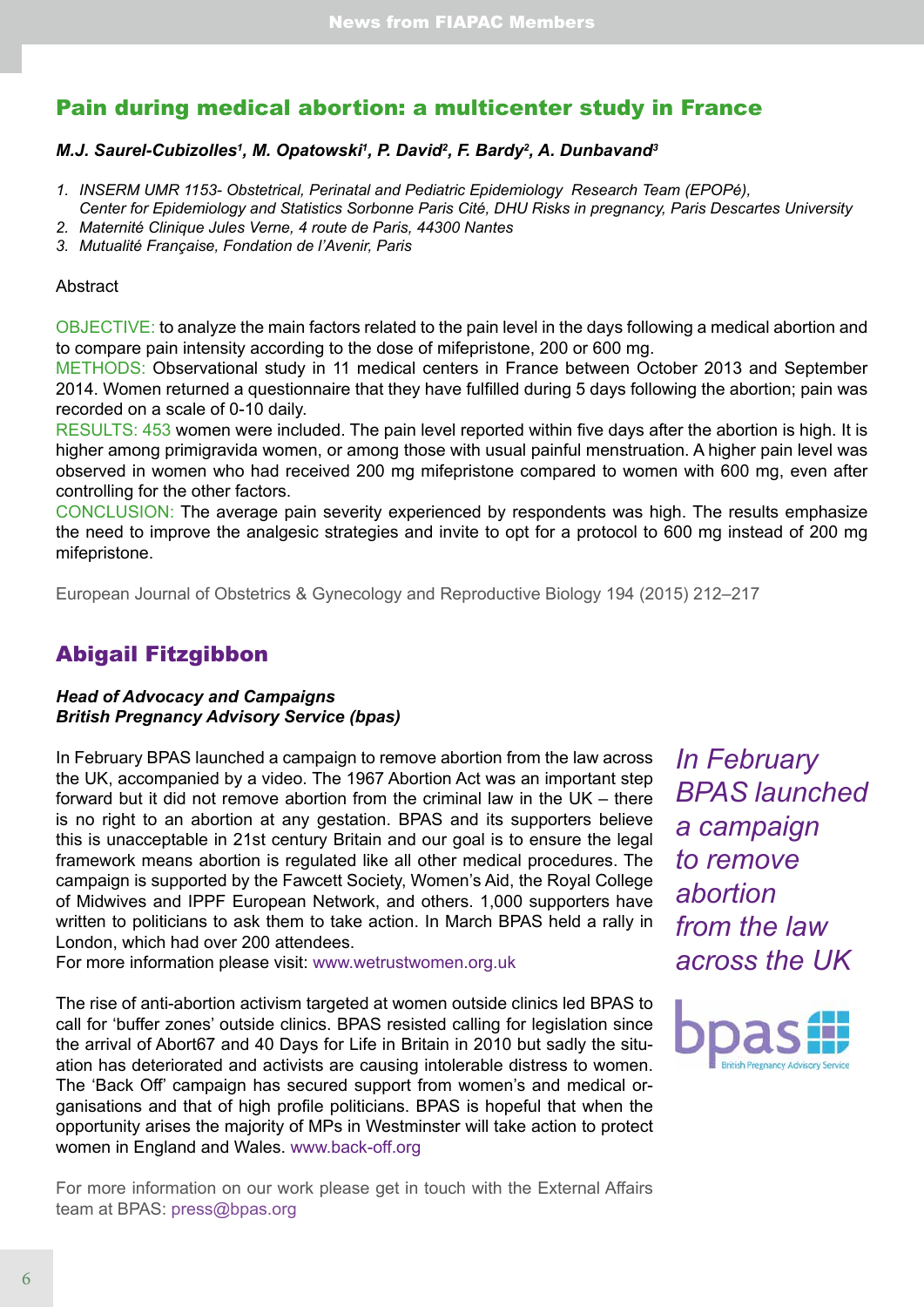### Abortion Law in Transnational Perspective: Cases and Controversies

*Rebecca J. Cook, Joanna N. Erdman, and Bernard M. Dickens U Penn Press, 2014*



Abortion Law in Transnational Perspective: Cases and Controversies, ed. Rebecca J. Cook, Joanna N. Erdman, and Bernard M. Dickens (U Penn Press, 2014), offers a fresh look at significant transnational legal developments in recent years, examining key judicial decisions, constitutional texts, and regulatory reforms of abortion law in order to envision ways ahead.

The chapters investigate issues of access, rights, and justice, as well as social constructions of women, sexuality, and pregnancy, through different legal procedures and regimes. They address the promises and risks of using legal procedure to achieve reproductive justice from different national, regional and international vantage points; how public and courtroom debates are framed within medical, religious and human rights arguments; the meaning of different narratives that recur in abortion litigation and language; and how respect for women and prenatal life are expressed in various legal regimes. By exploring how legal actors advocate, regulate, and adjudicate the issue of abortion, this timely volume seeks to build on existing developments to bring about change of a larger order.

[Publisher's bookpage](http://www.upenn.edu/pennpress/book/15282.html) [Table of Contents with chapter abstracts](https://reprohealthlaw.wordpress.com/2014/09/04/abortion-law-in-transnational-perspective-cases-and-controversies/) [Pronto en espanol](http://www.law.utoronto.ca/utfl_file/count/documents/reprohealth/book_abortion_spanish_flyer.pdf). [A Spanish edition is forthcoming from CIDE/FCE in summer 2016](http://www.law.utoronto.ca/utfl_file/count/documents/reprohealth/book_abortion_spanish_flyer.pdf)

### Christine Sieber, Switzerland

There is good news about emergency contraception in Switzerland: ulipristal acetate(ellaOne®) is now available without medical prescription as anywhere else in Europe. So both levonorgestrel and ulipristal acetate have the same regulations. [www.sexuelle-gesundheit.ch](http://www.sexuelle-gesundheit.ch)

### Sam Rowlands, UK

The British Society of Abortion Care Providers was founded during 2015. It held its inaugural meeting on 29 October 2015 at the Royal College of Obstetricians and Gynaecologists in London. We aim to assist providers with education, training and quality standards.

[www.bsacp.org.uk](http://www.bsacp.org.uk)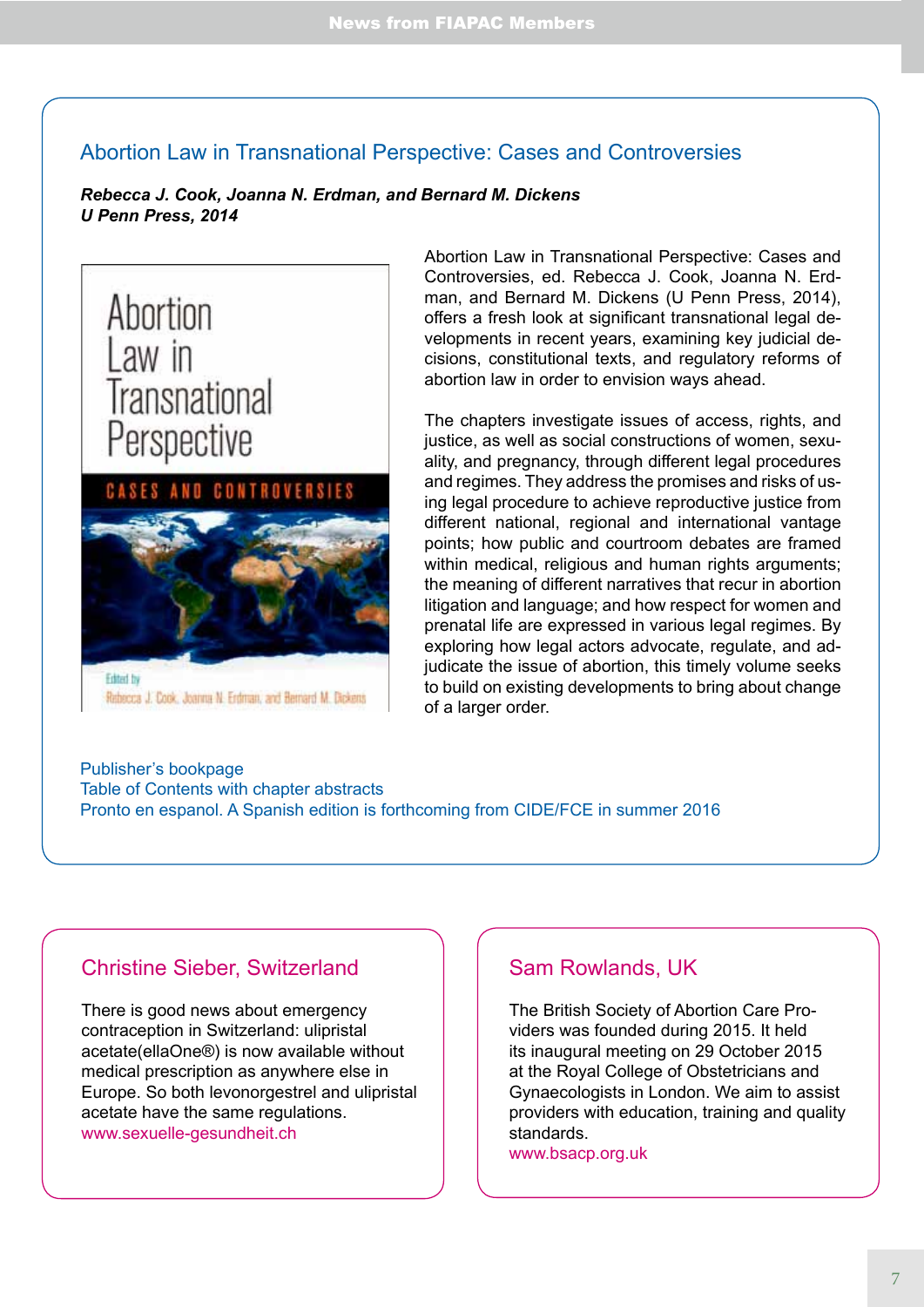# **T**alking about abortion, and getting it right

*Manuelle Hurwitz, Senior Abortion Adviser International Planned Parenthood Federation Central Office*

IPPF is pleased to share two abortion stigma-busting resources with the FIAPAC network. In a series of short films made by IPPF, four women in different countries - Uruguay, India, Cameroon and France - and from different socio-economic backgrounds share their personal experience of abortion. Though each of the woman's experience is different and unique, what they have in common is that they each made a choice that was right for them. You can view the Women's Voices films at: [www.ippf.org/resources/publications/Womens-Voices](http://www.ippf.org/resources/publications/Womens-Voices)

Sharing our abortion stories is essential for reducing abortion stigma and normalising abortion as an everyday healthcare need and human right. How we talk about abortion is just as important, to ensure that we communicate effectively using accurate and non-stigmatizing language and images. "How to talk about abortion: A guide to rights based messaging" is a comprehensive guide that can be used by individuals and organizations to inform the development of a wide range of communication materials, as well as providing guidance on stigma-free terminology and images. You can access the guide via IPPF's website at: [www.ippf.org/resource/How-talk-about-abortion-guide-rights-based-messaging](http://www.ippf.org/resource/How-talk-about-abortion-guide-rights-based-messaging)



**PIPI** From choice, a world of possibilities

**Mirella Parachini** Italy Vice President FIAPAC

### *Women in Italy who have illegal abortions now face fines of between €5,000 and €10,000.*

Abortion has been legal in Italy since 1978, but many women are forced to have their pregnancies terminated illegally because of the growing number of doctors who refuse to perform the operation, mainly for the great number of conscientious objection not only among the italian gynaecologists but also claimed by health facilities.

It is estimated that nationwide, 70 percent of doctors and nurses are conscientious objectors, a figure which rises as high as 90 percent in some regions. The new fines replace a 'symbolic' fine of €51, provided by law 194, which had been given to women who obtained an illegal abortion, and was aimed at encouraging them to denounce doctors who performed it as well as encourage them to use the state healthcare system in case any complications arose.

Whether or not the government will abolish the fines remains to be seen. The abortion providers, wrote the ministry a open letter to stigmatize this irresponsible choice that does not see the peculiarity of abortion and the risk of this new law on women's health, and received the promise that government will change the law whithin 18 months. An other crucial issue is medical abortion. In Italy medical abortion is permitted only up to 49 days of pregnancy, despite the EMA approval.

[www.repubblica.it/salute/2016/02/24/news/aborto\\_clandestino\\_su\\_](http://www.repubblica.it/salute/2016/02/24/news/aborto_clandestino_su_web_dilaga_protesta_contro_maxi-multa-134164143/) web dilaga protesta contro maxi-multa-134164143/